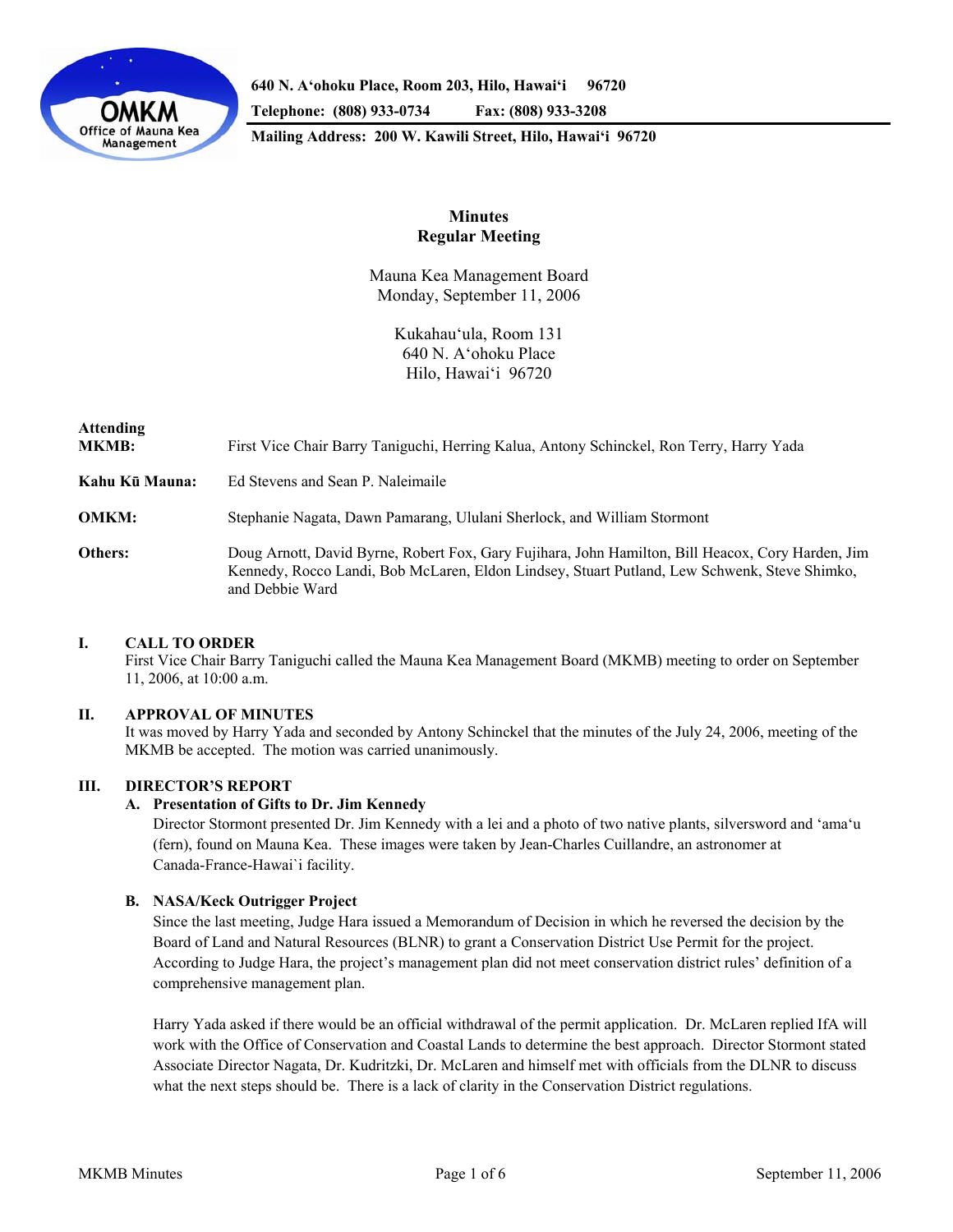## **C. Memorandum of Understanding (MOU) between DLNR and the University**

The draft MOU is not ready for distribution. It will be going out and the Board will have formal discussions at the November meeting. Mr. Taniguchi asked Director Stormont if he would be working with DLNR or if this was his document. Director Stormont replied he is working with DLNR and its various divisions to make sure the first draft is as complete as possible.

#### **D. Update of Board Recommended Projects**

An update on the status of projects approved by the Board in July will be provided at the next meeting.

#### **E. Welcome New Board Members**

Director Stormont welcomed new board members Herring Kalua and Antony Schinckel. He thanked them for their willingness to serve on the Board and look forward to their participation and mana'o.

## **F. University of Hawai'i Commercial Permits Update**

Associate Director Nagata reported the request to approve changes to the terms and conditions of the commercial permits is on the Board of Regents (BOR) September agenda. When the BOR accepted the authority from DLNR, they authorized the Office to issue permits under the same terms and conditions of the DLNR permits. However, changes have been made to some of the terms and conditions, so it needs to go back to the Board of Regents for their approval.

Mr. Rocco Landi, representing Roberts Hawai'i, inquired (assuming that the BOR approves the permits) when will the permits go into effect. Associate Director Nagata replied they would probably be in effect November 1, 2006.

## **IV. COMMITTEE REPORTS**

#### **A. Kahu Kū Mauna**

Kahu Kū Mauna Council acknowledges new Board members Herring Kalua and Anthony Schinckel and extended its welcome to both. Mr. Stevens introduced Mr. Sean Naleimaile, who was attending today's meeting. Mr. Stevens will try to bring other new members to the Board meetings.

Mr. Stevens thanked Dr. Bill Heacox for sending his project review, which was on the action agenda.

## **B. Hawaiian Culture Committee**

The committee met on August 30, 2006. New members Mr. Kalua, Ms. Mapuana Waipa, and Mr. Patrick Kahawaiola'a attended the meeting. That meeting was spent sharing background information on what the committee has done in the past. They will look at developing new initiatives as well as pursuing the development of a protocol for visiting Mauna Kea. Director Stormont also mentioned it came as surprise to the new members that there are no rules in place regarding public activity. The committee expressed its desire to be fully informed of what has transpired and how to move forward.

Director Stormont asked Mr. Kalua if he had anything to add. Mr. Kalua stated he was happy to be a part of the committee and Board to make all the programs up on the mountain successful. He looks forward to working with everybody together as a team.

## **C. Environment Committee**

The committee is finalizing a Request for Qualifications (RFQ) seeking a qualified consultant to develop a comprehensive natural resources management plan. Mr. Taniguchi asked if the RFQ will have an Hawaiian cultural component. Associate Director Nagata replied this RFQ is specifically for natural resources. The consultant that is currently doing the archeological survey will be developing a cultural management plan. The cultural and natural resources management plans will be merged into one comprehensive plan.

#### **V. OLD BUSINESS**

## **A. Election of Board Officers**

Mr. Taniguchi opened the floor for nominations of Board officers.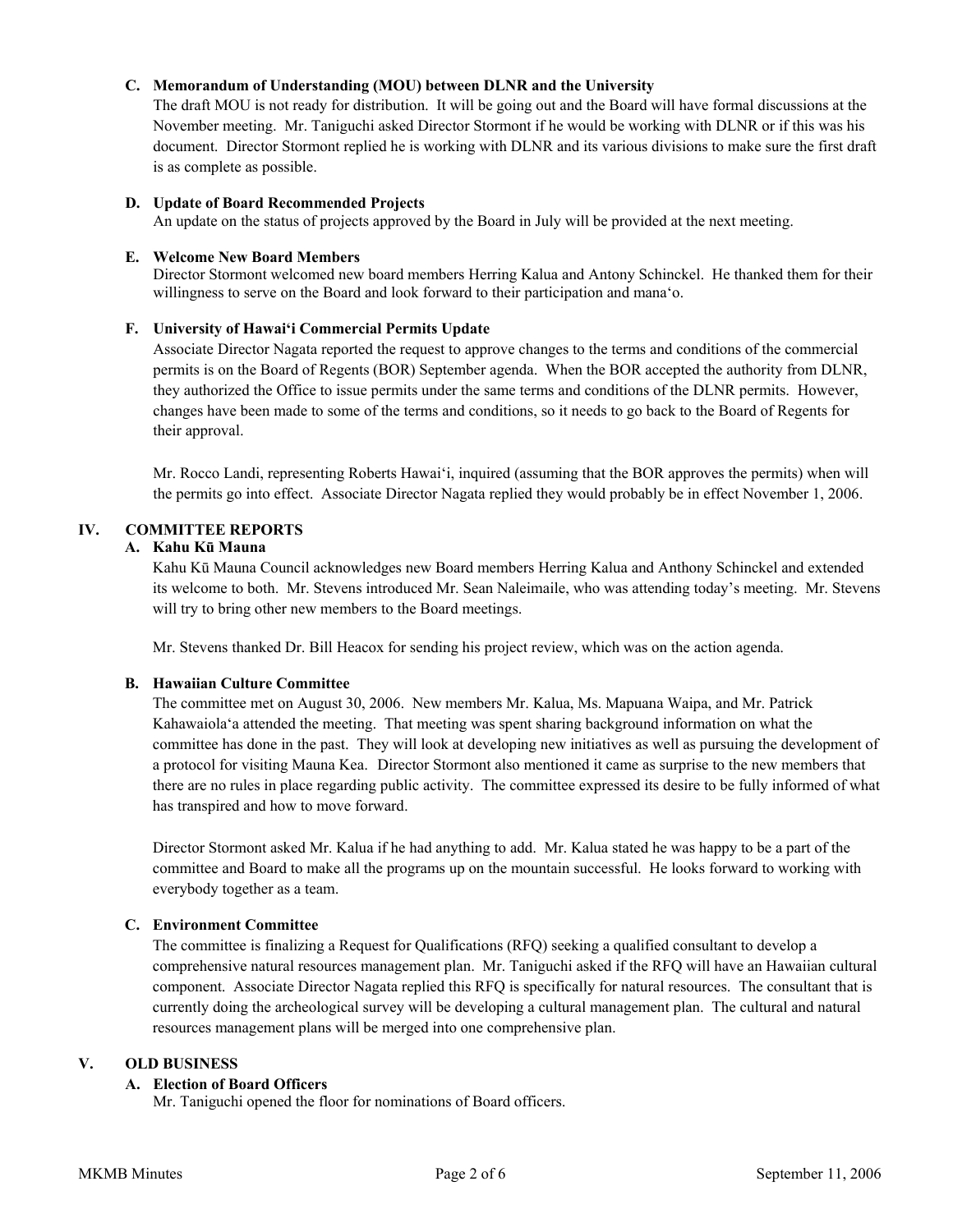Mr. Yada nominated Rob Pacheco as Chair, Barry Taniguchi as First Vice Chair, and Ron Terry as Second Vice Chair and Secretary. All parties have been approached and have consented to taking those positions. Mr. Kalua seconded the motion.

Mr. Yada moved to close the nominations and offer a unanimous ballot on behalf of the entire Board. Mr. Kalua seconded the motion. The motion was carried unanimously.

#### Discussion

Mr. Stevens asked if Mr. Pacheco would be okay serving as chair again given that his new role as a member of the BLNR would take up a lot time. Mr. Taniguchi replied Mr. Pacheco is okay with that. Mr. Pacheco's term ends next June and he has agreed to finish his term. If he resigned at this point, we would have to look for an interim member for the remaining nine months. Mr. Pacheco is not eligible for reappointment

#### **VI. NEW BUSINESS**

#### **A. Processing of Project Review and Recommendations**

Associate Director Nagata reviewed the draft flow chart for processing minor and major projects. It depicts the Board's roles and responsibilities.

#### Discussion

Mr. Schinckel asked if this is effectively a summary of the 2000 Master Plan. Associate Director Nagata replied it is, but where the Master Plan is silent OMKM is filling in the blanks. Mr. Yada commented that the only portion that is in the Master Plan is the design review process. Mr. Yada also stated the Master Plan is not very clear about the process within the UH structure, such as who decides what. There are the Institute for Astronomy (IfA), OMKM, and MKMB, but it is not clear on roles and responsibilities.

Associate Director Nagata stated one of the reasons for going through the university process before approaching DLNR is the university process involves the public in the review of a project. If the University does not sign off on the project, it does not make sense to go to DLNR for its permit. If DLNR were to issue a permit to the developer before MKMB and Kahu Kū Mauna Council have a chance to review the project and their review requires changes, the applicant may have to go back to DLNR to have its permit amended. The University needs to be comfortable with the project before the project goes to DLNR for a permit.

Mr. Yada felt it was logical for UH to be comfortable and approve the project before applying for a Conservation District Use Application (CDUA). He believes that the BLNR would like to know, even with respect to the Keck project, what the position of OMKM/MKMB is on the project. BLNR would consider our position and opinions in their decision making. If the BLNR is considering a permit, what process is available for them to understand our position? There should be a process by which the project comes through OMKM/MKMB for input before a CDUA is filed. At least in the proposed process there is sequencing.

Mr. Taniguchi stated one thing this draft points out is that IfA is not the approving authority. Looking at the sequence of steps, it goes from IfA as a proposer but IfA would have to go through this sequence in which case the approving mechanism clearly is OMKM/MKMB up through the Board of Regents. Mr. Yada added OMKM and MKMB are supposed to represent the balance and the route for community input for all proposed projects. It is important that we put some structure into the process and that it is clear there is opportunity for public and Kahu Kū Mauna input before submitting a permit application.

Bob McLaren agreed it makes a lot of sense, but initially the Board and the Office chose the other approach. Dr. McLaren also pointed out that there are other proposers other than IfA. Mr. Taniguchi acknowledged that and clarified that he was trying to emphasize that IfA is not the entity to go through for the approval process for the University. OMKM represents the University in this process.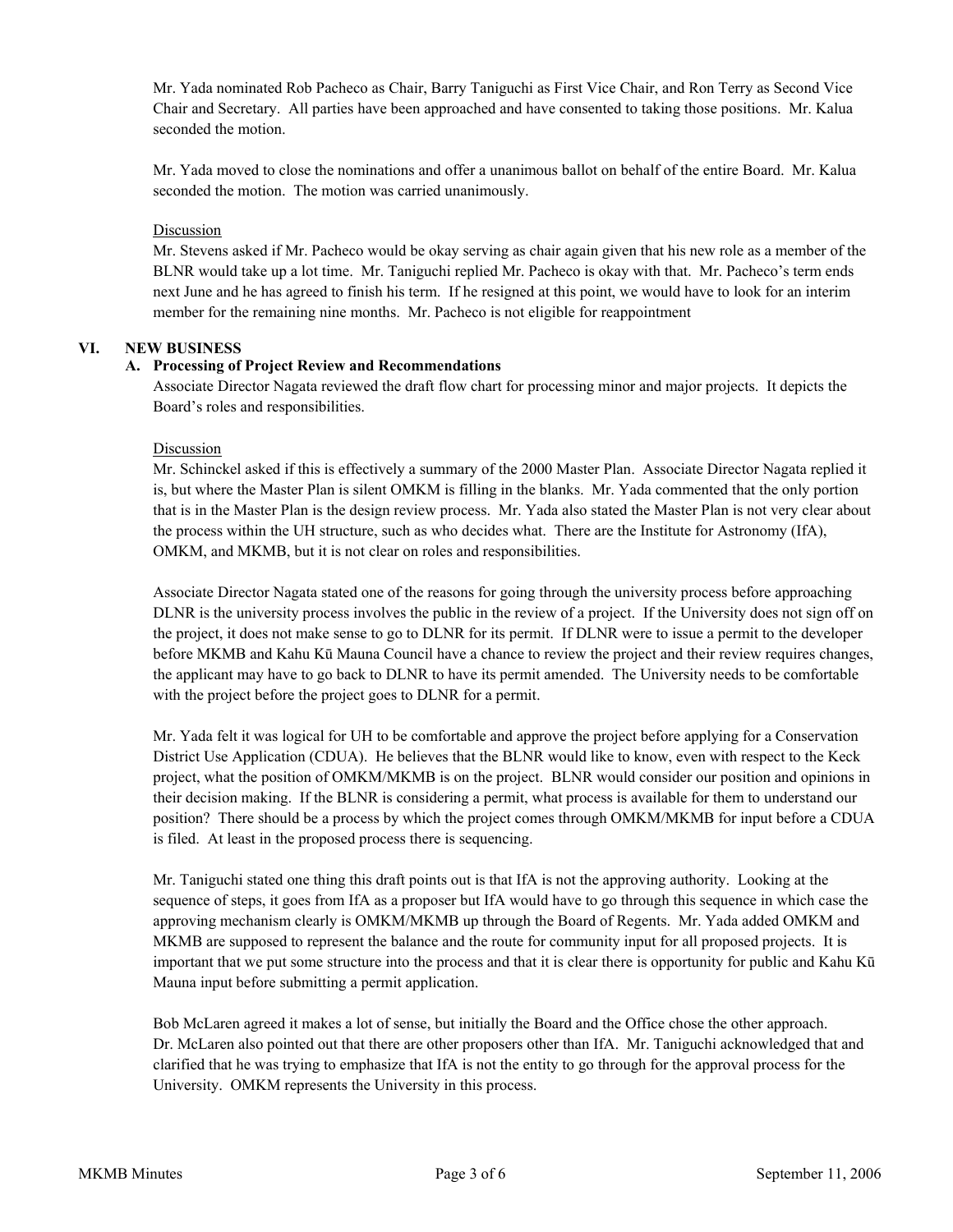Mr. Taniguchi assumed that action will be taken on this draft at the November meeting. What do we need to do beyond this? Do we need to send this to the Board of Regents? Associate Director Nagata replied this draft needs to be worked on. When the Board is comfortable with it we can submit it up the chain. She was not sure if it needs to go to the Board of Regents, but it should go to the President.

Mr. Stevens stated he always wondered whether the applicant should be the proposer? Mr. Taniguchi replied in the past, as far as DLNR goes, IfA has been the applicant for the permit. Dr. McLaren clarified the applicant is the University through the Institute. Mr. Taniguchi thought that was because the University is the lessee of the property. Dr. McLaren replied that was the principal reason. Mr. Taniguchi asked Mr. Yada whether the applicant for a CDUA could be a potential sub lessee, or does it have to be the University? Mr. Yada stated the most logical approach would have the landowner be the applicant. It does not make sense for a subtenant to be the applicant for a project without the landowner's consent. In our case it makes more sense for UH, the landowner, to apply on behalf of the project.

Mr. Stevens stated that from the comments he hears from the outside there seems to be some confusion. Why would IfA (UH) be the one to submit the proposal? Shouldn't it be the applicant, especially regarding all the required footwork? Mr. Yada clarified that UH can be the applicant, but all of the work that goes into preparing the application and the necessary studies, etc. is going to be done by the proposer of the project.

Mr. Taniguchi stated this will be tabled and brought to a future meeting for further discussions. Hopefully we will have something adopted within the next meeting or two so we can expedite this. Mr. Yada added he would like IfA to provide input.

## **B. University of Hawai'i at Hilo 24-inch Telescope Project**

The UH Hilo Physics and Astronomy Department is proposing to renovate the UH 24-inch telescope building. The first step in the review process for minor or major projects is to recommend to the President a project classification. This particular activity involves replacing the walls and the dome of the existing facility, which is deteriorating and no longer weatherproof. It will not require any excavation nor any new concrete work. It is a renovation and not a replacement. The structural framework of the facility will remain in place and the duration of this construction is less than six months.

## Recommendation

Based on the relatively minor scope of work and minimal impact, the Office recommends this project be classified a minor project and requests the Board concurrence.

## Action

It was moved by Harry Yada and seconded by Ron Terry to accept OMKM's recommendation to classify this as a minor project and forward the recommendation to the UH President for his approval. The motion was carried unanimously.

## Discussion

Mr. Arnott asked if the a small building (the one with the lua attached outside) just uphill of the 24-inch telescope was part of this project. He indicated the building's slab was being undermined by the winds and should be addressed. Director Stormont replied that is something else and not part of this project. Mr. Taniguchi asked Director Stormont to check into it.

Mr. Stevens felt there should be criteria for classifying a project. For example, construction costs. If the cost to construct is over a certain amount it would be a major project, otherwise a minor one. Mr. Taniguchi thought it would be difficult to use construction cost as a criteria because you could have a major project for less than a million dollars or you could have a minor project costing \$2 million. For example, there is a proposal to renovate an existing facility. There will be no new excavation, the interior work will cost three million dollars but it does not affect the surrounding lands or the site itself. This could still be a minor project. All the different components have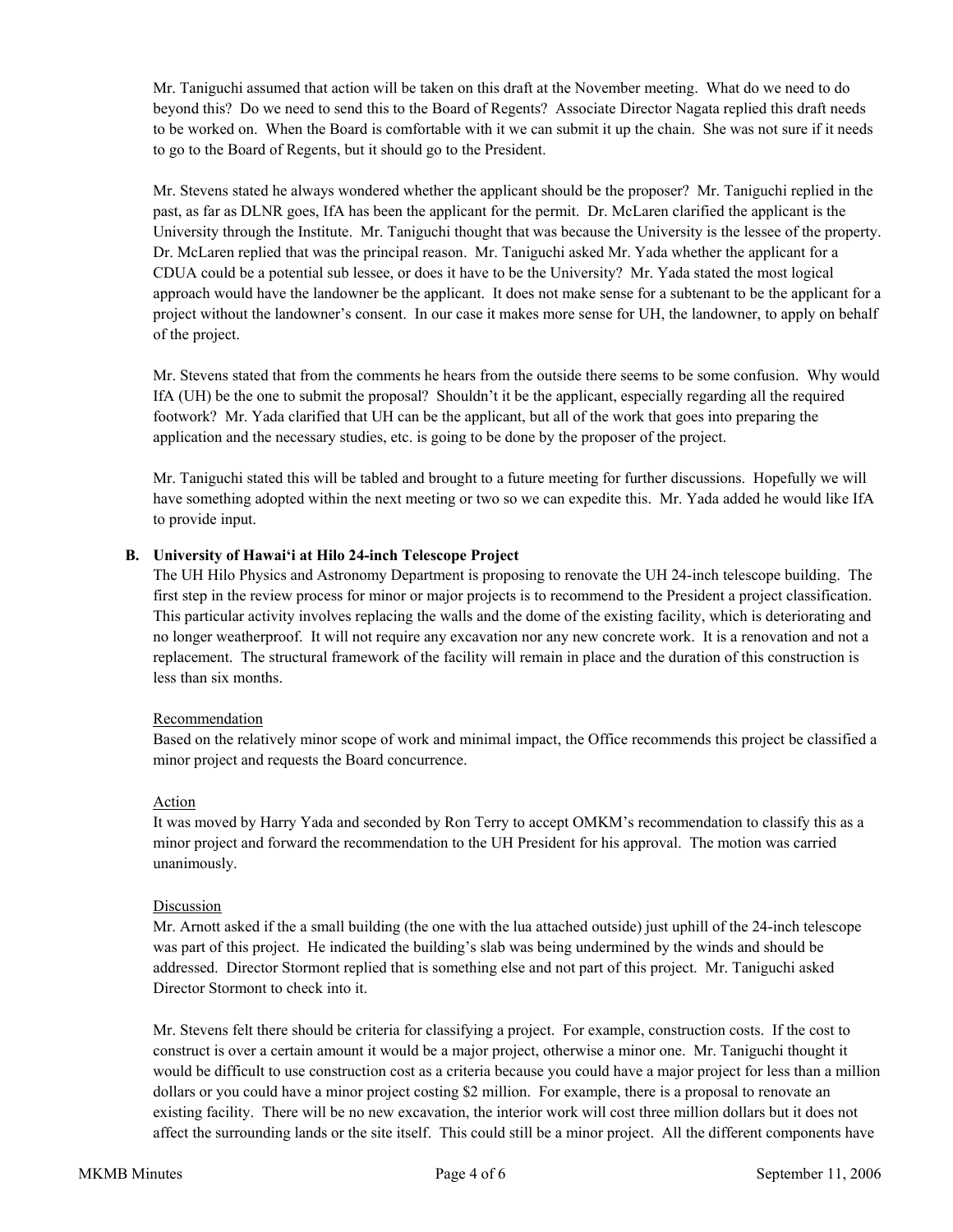to be looked at and it is a judgment call. He does not think there can be an absolute quantitative measurement that would result in a definitive yes or no regarding classifying a project major or minor. Director Stormont believed there is a discussion in the Master Plan about the difference between a minor and a major project.

Mr. Stevens stated he agreed with the UH 24" minor project classification because there is no major impact. It is recycling the building and putting in new equipment.

Mr. Taniguchi asked if the Board will have a report at the next meeting as to the status. Director Stormont confirmed a thorough review of the proposal, with conditions, will be presented to the Board to review.

#### **VII. Announcements**

Observations of Interest from Mr. Doug Arnott Mr. Arnott wanted the Board to be aware of some existing issues:

The Visitor Information Station (VIS). It is taking a long time to complete the renovation. The carpets are still in bad shape and there is a bank of monitors blocking the former displays of Lake Wai'au. Visitors have to walk through debris. The situation leaves a negative impression on visitors.

Commercial Operators vs. the Public. If a person from the general public rents a car and drives it to the Visitor Station, that person is welcomed and allowed to use the telescopes. If a person comes with a Roberts or Arnotts tour company van (which pays all of the permit fees), that person is not allowed after a certain hour to use the VIS, its facilities, or telescopes. This creates an enormous problem because the VIS has the only bathrooms. The commercial operators have to tell their customers who use the bathrooms they cannot use the telescopes. Are you all aware of that? It is extremely difficult to administer and it causes a great deal of bad will among our visitors. We understand it. They do not.

#### Uninsured Motorists

The OMKM and the MKMB Board must be aware that uninsured motorists are on that mountain. So when someone finally has a serious accident and a death occurs, you will become aware that these people are not being stopped from going up the mountain.

## Hiking the Trails

There are two major occurrences of graffiti, which he has been told by rangers might be old enough that the graffiti is grandfathered. This is hard to believe. One of them is on the Adze Quarry and the other is on a very large boulder on the way up the trail from the 10,000-foot level to the Adze Quarry. He would volunteer to find some suitable covering for it.

Another concern is that rangers are diverting genuine hikers to hike on the road rather than use established trails. This seems to be a policy, which he did not believe was correct especially since there are trails. Hikers are being told that it would be preferable if they used the road, particularly in the area past the Adze Quarry. He thought if the Adze Quarry is not emphasized, they will keep going up past Lake Wai`au and on to the summit. Nobody knows what they are; it is just a pile of rock.

## Trash

There is a lot of low-level trash alongside the main road up the mountain, particularly at the higher levels. The rangers could occupy some of their time walking along and picking some of it up. We picked a lot of it up and put it in bins, but it is visible to visitors who are hiking.

Mr. Taniguchi asked Mr. Arnott to submit a written report and the Board will ask Director Stormont to look into those matters. He then asked Mr. Arnott if he was aware of the funding source of the VIS. Mr. Arnott replied he was told the VIS is doing extremely well. He being a businessman understands that this is a tourism facility in an area where tourism is doing extremely well. Mr. Taniguchi asked if Mr. Arnott knew who pays for the cost to operate the VIS.